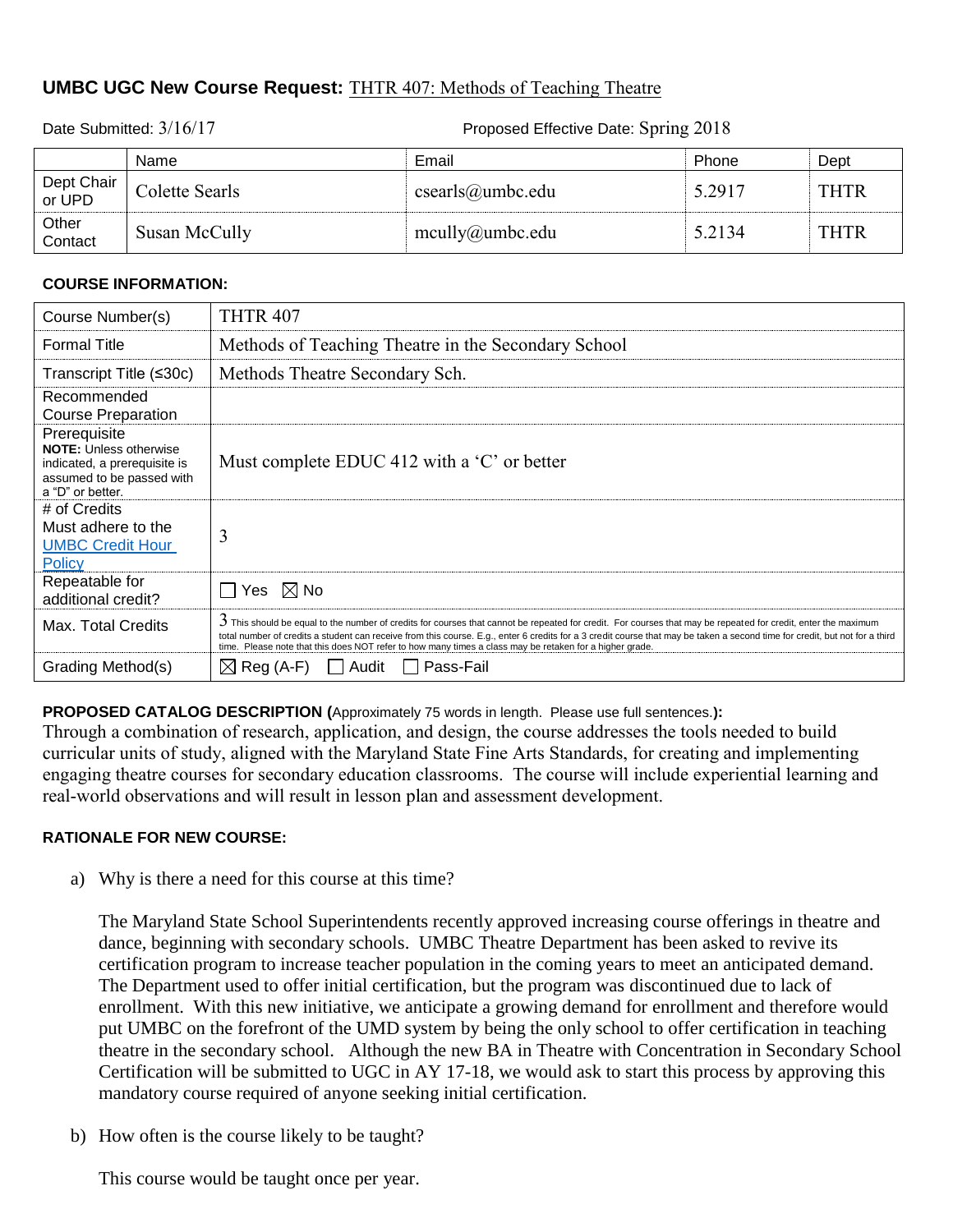c) How does this course fit into your department's curriculum?

This course is an initial push towards a new curriculum in a BA in Theatre with Concentration in Secondary School Certification to be submitted in AY 17-18. In order for a teacher to gain state certification, he or she must have taken an appropriate methods course. Through our initial planning, we believe this is the only new course required of the new curriculum, as the remaining courses would be a hybrid of current theatre and education classes.

d) What primary student population will the course serve?

The primary student for the course is a junior or senior theatre major seeking secondary school certification.

e) Why is the course offered at the level (ie. 100, 200, 300, or 400 level) chosen?

This course has prerequisites stacked within its required prerequisite of EDUC 412, meaning the only qualified students for the course would have already completed several 200 and 300 preparatory classes. The advanced number of 407 also requires a student to have been studying his or her theatre content area classes for at least 2-3 years prior to exploring pedagogical methods.

f) Explain the appropriateness of the recommended course preparation(s) and prerequisite(s).

Using the EDUC curriculum as a model, all methods courses require completion of EDUC 412 (and its prerequisite courses) before enrollment. We believe these EDUC prerequisites are also appropriate in order to establish a foundation of pedagogical and epistemological knowledge prior to engaging students in an inclassroom setting.

g) Explain the reasoning behind the P/F or regular grading method.

State certification guidelines required grading on a normal scale in order to advance a student in his or her certification process.

h) Provide a justification for the repeatability of the course.

The course is not repeatable, as the target student would need to advance in the certification process rather than repeat this course.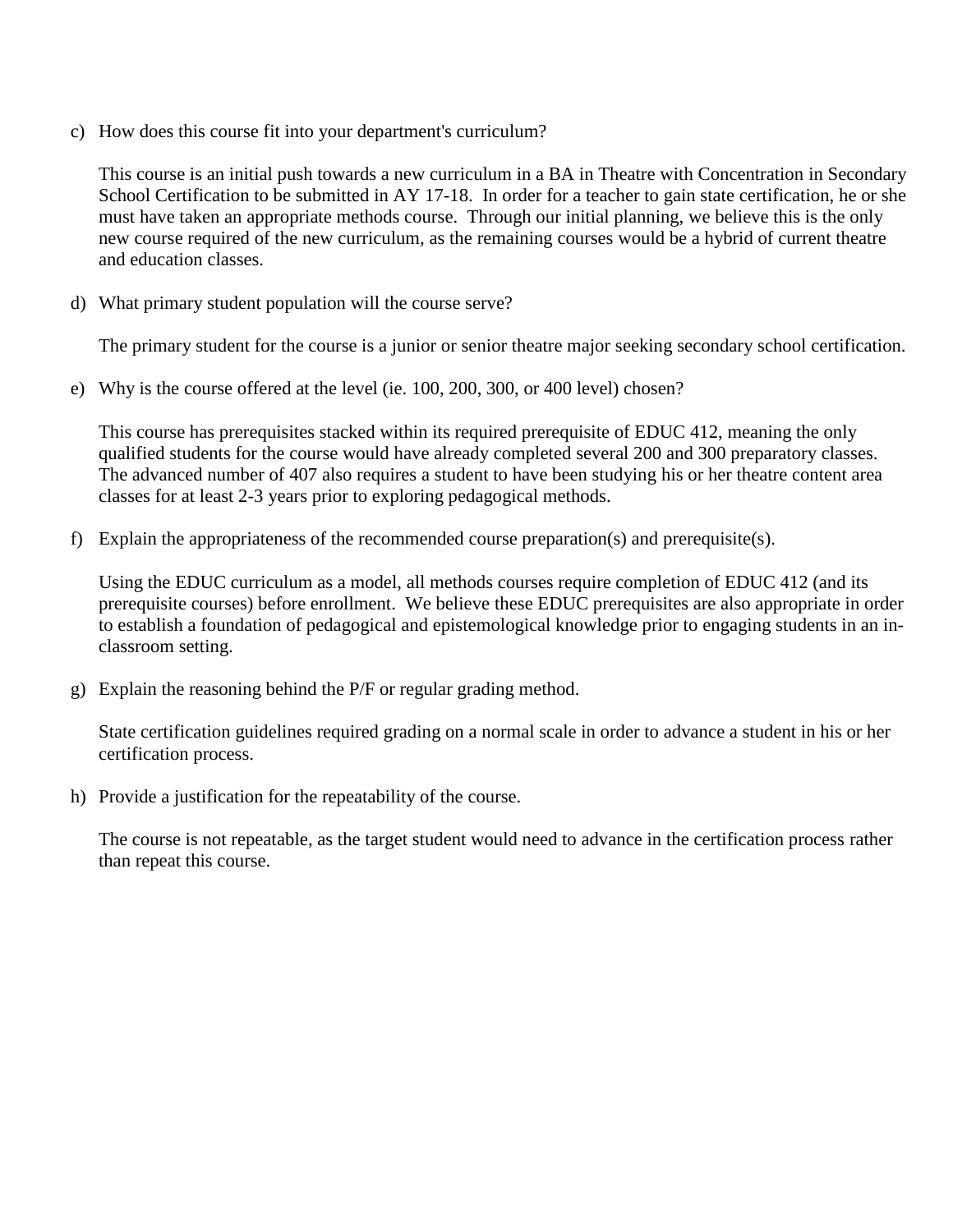# **ATTACH COURSE SYLLABUS (mandatory):**

# **THTR 407 Methods of Teaching Theatre Spring 2018 PAHB \_\_\_\_**

# **Instructor: Ken Skrzesz kskrzesz@gmail.com, 443-454-8486**

#### **CATALOG DESCRIPTION**

Through a combination of research, application, and design, the course addresses the tools needed to build curricular units of study, aligned with the Maryland State Fine Arts Standards, for creating and implementing engaging theatre courses for secondary education classrooms. The course will include experiential learning and real-world observations and will result in lesson plan and assessment development.

#### **REQUIRED READING**

Online readings are listed on the course schedule, and shared research will be distributed throughout the semester. There is no specific text required for this course.

#### **COURSE OBJECTIVES**

Students will experience, analyze, create and apply the necessary components for developing a successful public education secondary theatre arts program.

#### **EXPECTATIONS**

- Join the Maryland Theatre Education Association
- Research and reading will occur outside of class meetings. Stay current with readings and come prepared to discuss.
- Be present, reflective, collaborative, and enthusiastic.
- Find the joy of teaching! Share your work through in-class teaching opportunities.

#### **MATERIALS**

- Purchase an unlined, spiral-bound journal, specifically for this course, and bring it to each class meeting.
- All components of the Portfolio, as well as the final Portfolio, will be submitted electronically.

# **POLICIES**

#### **Attendance & Punctuality**

- **Attendance**  Two (2) unexcused absences are permitted*, except for days when presentations are scheduled*. Presentations cannot be made up. If you have an unexcused absence when a presentation assignment is due, you will receive an F for that assignment and will not be given an opportunity to repeat the assignment. Save your absences for use when ill, for planned events, or for unforeseen circumstances. Absences after two will result in one letter drop in the final grade. Speak with me about accommodation for a serious, verifiable emergency, or for a religious holiday. To facilitate planning, please speak with me in advance about absences for religious holidays--here's a link to university policy [provost.umbc.edu/files/2016/09/Religious-](http://provost.umbc.edu/files/2016/09/Religious-Holidays-2016-17.pdf)[Holidays-2016-17.pdf](http://provost.umbc.edu/files/2016/09/Religious-Holidays-2016-17.pdf)
- Punctuality Lateness is not permitted. If you arrive to class more than 5 min. late, you will not be allowed to participate and will have to sit out and watch. 2 lates = 1 absent. Punctuality for class means that you are mentally and physically ready to give your full and undivided attention to classwork *AT, or preferably BEFORE*, the time we are scheduled to begin.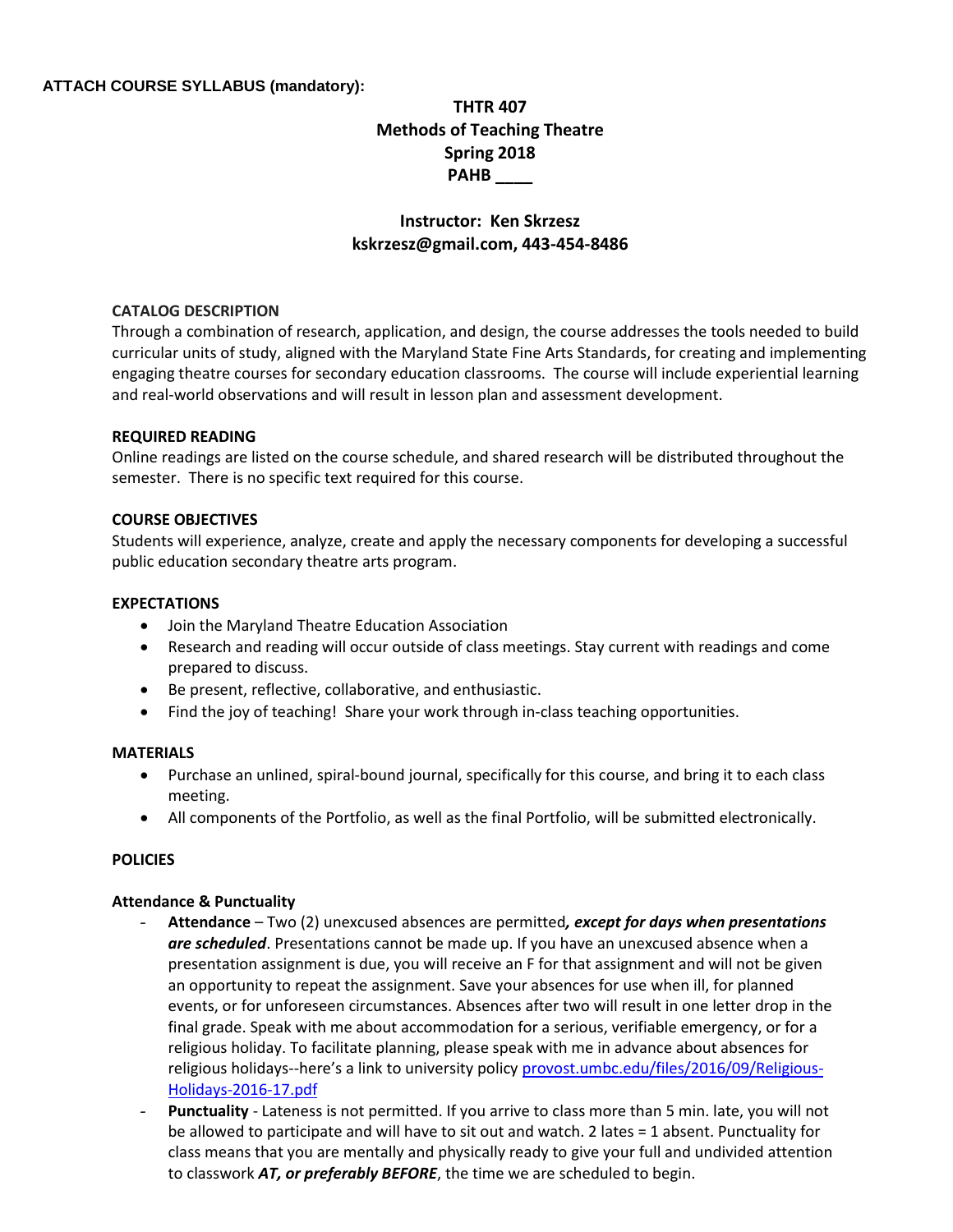- *Missing a class is not an excuse for missing an assignment. I will not accept late assignments.*  You are responsible for keeping up with assignments that are given. If for some reason you are not in class and miss an assignment, it is your responsibility to get the information from one of your classmates so that you are prepared when it is due.

# **GRADING**

Participation and Preparedness – 20% Teaching Philosophy Statement – 5% Field Observations – 10% Scope and Sequence – 15% 4 Unit Plans – 20% 4 Lesson Plans– 20% Budget and Fundraising Plan – 5% Advocacy Plan – 5%

A = Exceptional achievement. Always thoroughly prepared. Shows evidence of thorough preparation of required assignments and reading. Excellent incorporation of new material into class work. Excellent written assignments and participation in discussions and activities.

B = Above average to average achievement. Always well prepared. Shows evidence of above average preparation of required assignments and reading. Excellent incorporation of new material into class work. Excellent written assignments and participation in discussions and activities.

C = Average achievement. Generally prepared. Shows evidence of average preparation of required assignments and reading. Average or inconsistent incorporation of new material into class work. Average or inconsistent written assignments and participation in discussions and activities.

D = Average to below average achievement. Inconsistent or below average preparation. Shows some evidence of preparation of required assignments and reading. Below average or very inconsistent incorporation of new material into class work. Below average or very inconsistent written assignments and participation in discussions and activities.

# **STUDENT SUPPORT SERVICES**

UMBC is committed to eliminating discriminatory obstacles that may disadvantage students based on disability. Student Support Services (SSS) is the UMBC department designated to:

- receive and maintain confidential files of disability-related documentation,
- certify eligibility for services,
- determine reasonable accommodations,
- develop with each student plans for the provision of such accommodations, and

 serve as a liaison between faculty members and students regarding disability-related issues. If you have a disability and want to request accommodations, contact SSS in the Math/Psych Building, Room

213 or Academic IV-B wing Room 345 (or call 410-455-2459 or 410-455-3250). SSS will require you to provide appropriate documentation of disability and complete a Request for Services form available at [http://my.umbc.edu/groups/sss.](http://my.umbc.edu/groups/sss) If you require accommodations for this class, make an appointment to meet with me to discuss your SSS-approved accommodations.

# **ACADEMIC INTEGRITY AT UMBC**

By enrolling in this course, each student assumes the responsibilities of an active participant in UMBC's scholarly community in which everyone's academic work and behavior are held to the highest standards of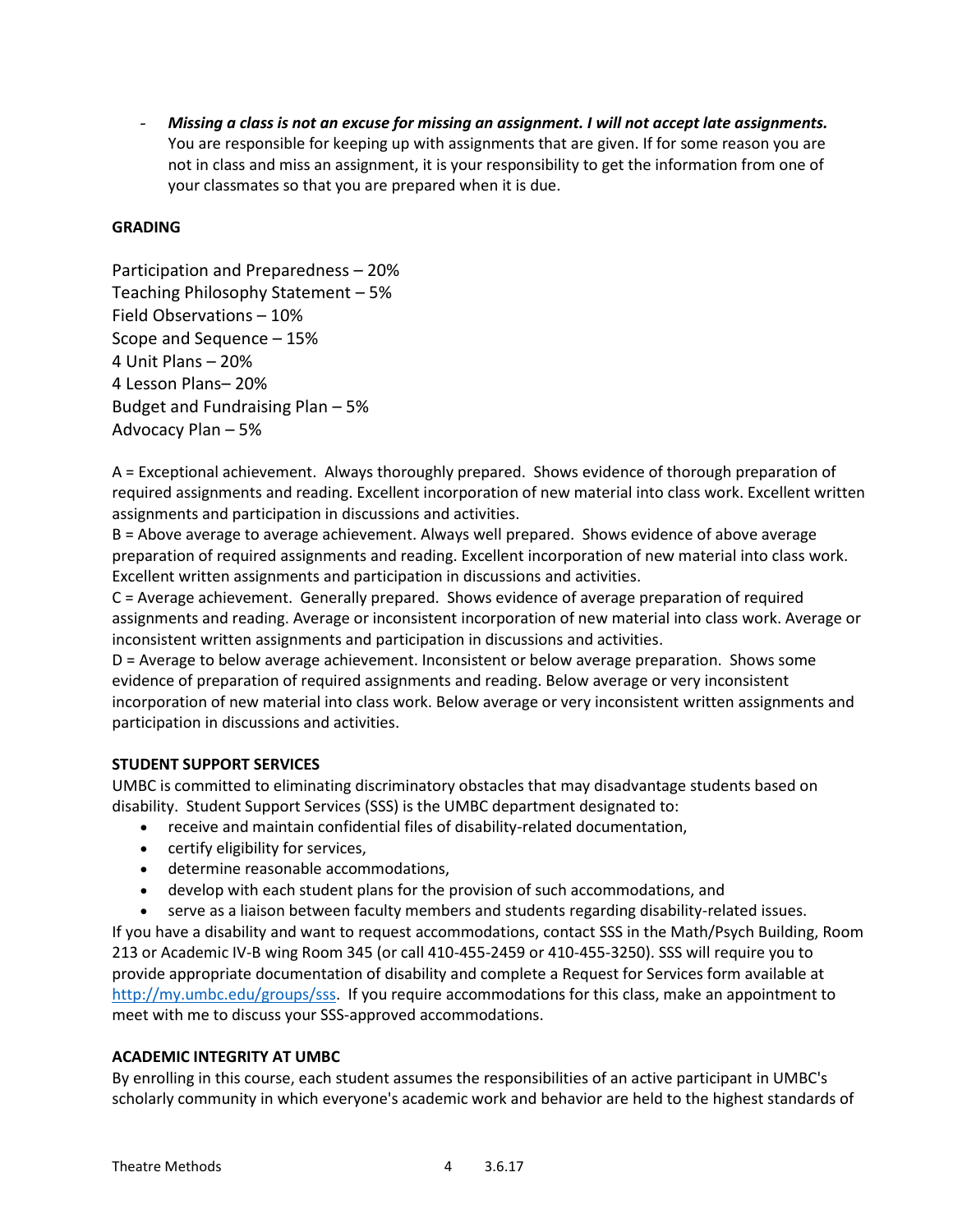honesty. Cheating, fabrication, plagiarism, and helping others to commit these acts are all forms of academic dishonesty, and they are wrong. Academic misconduct could result in disciplinary action that may include, but is not limited to, suspension or dismissal. Read the full "Undergraduate Student Academic Conduct Policy" at [http://oue.umbc.edu/files/2015/09/iii-1.10.03.pdf.](http://oue.umbc.edu/files/2015/09/iii-1.10.03.pdf)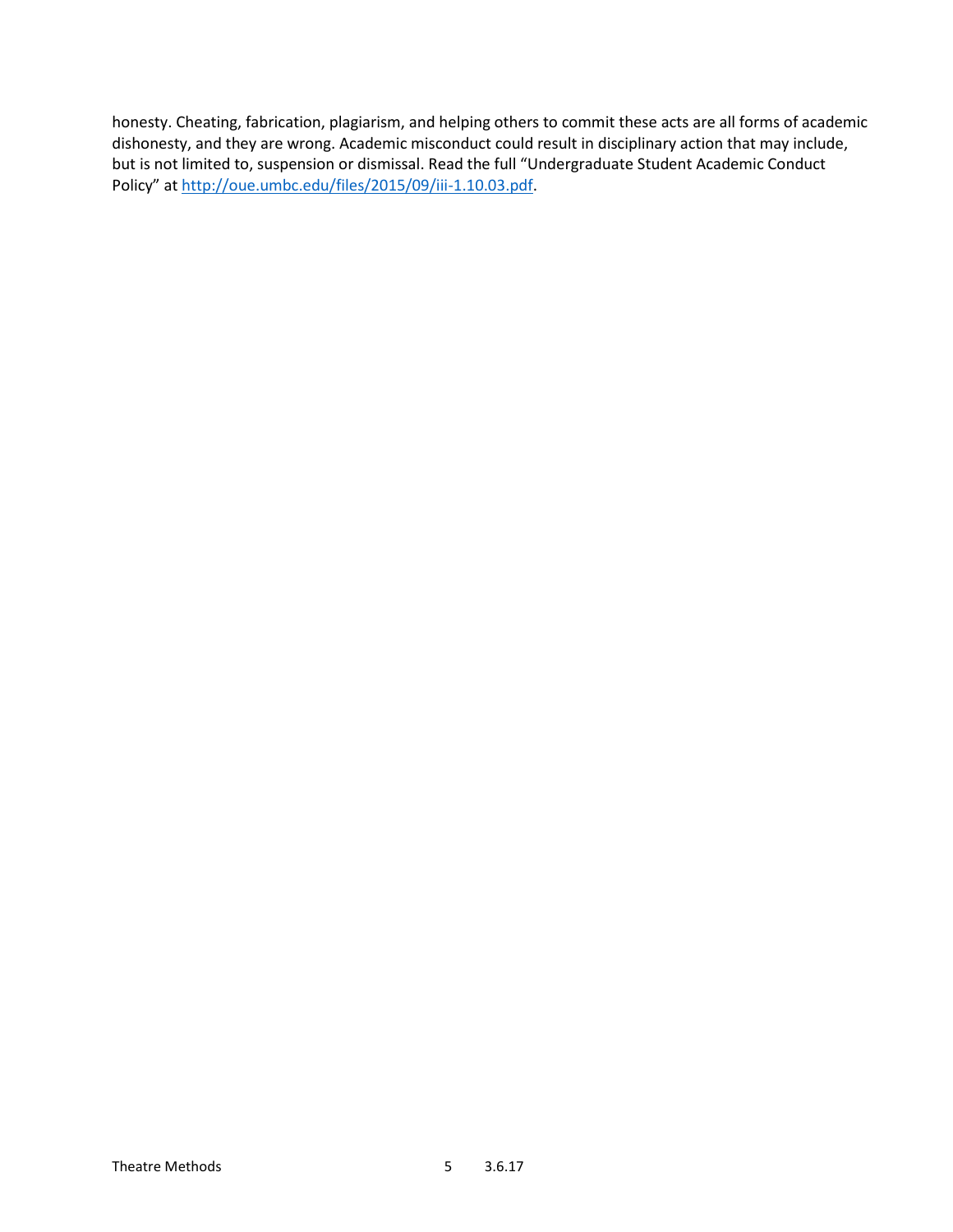# **THTR 423 COURSE SCHEDULE**

| Week#          | <b>Topic</b>                               | Readings                       | Assessments                |
|----------------|--------------------------------------------|--------------------------------|----------------------------|
| $\mathbf{1}$   | <b>Course Overview</b>                     | https://www.edutopia.org/pd    |                            |
|                | Portfolio Criteria                         | fs/resources/wiggins-mctighe-  |                            |
|                | Why do you want to teach theatre?          | backward-design-why-           |                            |
|                | What is the purpose of the theatre in      | backward-is-best.pdf           |                            |
|                | secondary education?                       |                                |                            |
|                | Scope and Sequence: Outlining the Big      | https://www.edutopia.org/blo   |                            |
|                | Picture                                    | g/what-your-educational-       |                            |
|                | Writing a Teaching Philosophy Statement    | philosophy-ben-johnson         |                            |
|                |                                            |                                |                            |
| $\overline{2}$ | What are we teaching?                      | http://marylandpublicschools.  | <b>Teaching Philosophy</b> |
|                | Maryland State Fine Arts Standards         | org/programs/Pages/Fine-       | Due                        |
|                | Technique and Literature: The Foundation   | Arts/index.aspx                |                            |
|                | of Theatre Education                       | (Print and read Theatre        |                            |
|                | Scope and Sequence Review                  | Standards)                     |                            |
|                | Unit Plan Development                      |                                |                            |
|                |                                            | https://www.edutopia.org/blo   |                            |
|                |                                            | g/common-core-planning-        |                            |
|                |                                            | organizing-unit-todd-finley    |                            |
| 3              | What makes a great teacher?                | https://www.edutopia.org/art   | Scope and Sequence         |
|                | Unit Plan Review                           | icle/new-teachers-lesson-      | Due                        |
|                | Lesson Plan Development                    | curriculum-planning-resources  |                            |
| 4              | What is the framework of your class        | http://msde-                   |                            |
|                | meeting?                                   | fame.blogspot.com/p/fame-      |                            |
|                | Unit Plan Review                           | resources-fame-design-         |                            |
|                | Lesson Plan Review                         | framework.html                 |                            |
|                | <b>Formative and Summative Assessments</b> |                                |                            |
| 5              | How do I know they are learning?           | https://www.edutopia.org/blo   | Unit and Lesson Plan       |
|                | <b>Formative Assessments</b>               | g/tips-for-creating-visually-  | 1 Due                      |
|                | <b>Summative Assessments</b>               | engaging-rubrics-cait-         |                            |
|                | <b>Rubric Development</b>                  | camarata                       |                            |
| 6              | Coached Teaching Assignment #1             |                                |                            |
|                | Reflection                                 |                                |                            |
| 7              | Teaching Assignment #2                     |                                | Unit and Lesson Plan       |
|                | Feedback                                   |                                | 2 Due                      |
|                | Reflection                                 |                                |                            |
| 8              | Why will I need to "manage" my             | https://www.edutopia.org/blo   | Field Observation 1        |
|                | classroom?                                 | g/7-tips-better-classroom-     | Due                        |
|                | <b>Observation #1 Discussion</b>           | management-tyler-hester        |                            |
| 9              | What happens beyond the school day?        | https://officeoffinearts.wordp |                            |
|                | Building a season                          | ress.com/supplements-to-       |                            |
|                |                                            | fine-arts-standards/           |                            |
| 10             | Teaching Assignment #3                     |                                | Unit and Lesson Plan       |
|                | Feedback                                   |                                | 3 Due                      |
|                | Reflection                                 |                                |                            |
| 11             | Is there a connection between daytime      | https://www.edutopia.org/st    | <b>Field Observation 2</b> |
|                | instruction and after-school programs?     | w-differentiated-instruction-  | Due                        |
|                | Connecting Scope and Sequence to a         | budget-overview                |                            |